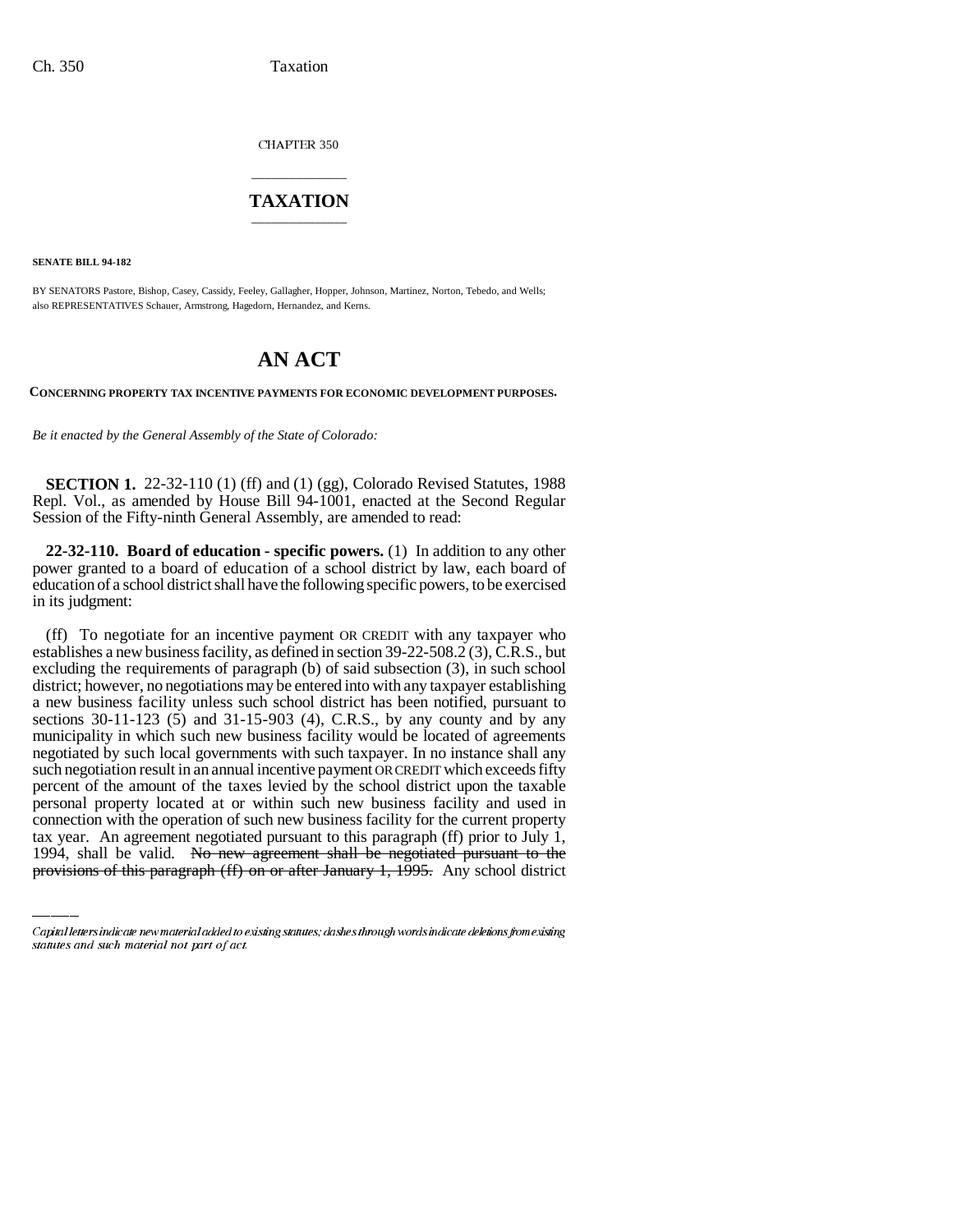#### Taxation Ch. 350

which negotiates any agreement pursuant to the provisions of this paragraph (ff) shall inform any county and any municipality in which a new business facility would be located of such negotiations. THE TERMS OF ANY AGREEMENT MADE PURSUANT TO THE PROVISIONS OF THIS PARAGRAPH (ff) SHALL NOT EXCEED FOUR YEARS.

(gg) To negotiate for an incentive payment OR CREDIT with any taxpayer who expands a facility, as defined in section 39-22-508.2 (2) (a), C.R.S., the expansion of which constitutes a new business facility, as defined in section 39-22-508.2 (3), C.R.S., but excluding the requirements of paragraph (b) of said subsection (3), and which is located in such school district; however, no negotiations may be entered into with any taxpayer expanding a facility unless such school district has been notified, pursuant to sections  $30-11-123$  (5) and  $31-15-903$  (4), C.R.S., by any county and by any municipality in which such expanded business facility is located of agreements negotiated by such local governments with such taxpayer. In no instance shall any such negotiation result in such an annual incentive payment OR CREDIT which is greater than fifty percent of the amount of the taxes levied by the school district upon the taxable personal property directly attributable to such expansion, located at or within such expanded facility, and used in connection with the operation of such expanded facility for the current property tax year. An agreement negotiated pursuant to this paragraph  $(gg)$  prior to July 1, 1994, shall be valid. No new agreement shall be negotiated pursuant to the provisions of this paragraph (gg) on or after January 1, 1995. Any school district which negotiates any agreement pursuant to the provisions of this paragraph (gg) shall inform any county and any municipality in which an expanded business facility is located of such negotiations. THE TERMS OF ANY AGREEMENT MADE PURSUANT TO THE PROVISIONS OF THIS PARAGRAPH (gg) SHALL NOT EXCEED FOUR YEARS.

**SECTION 2.** 22-54-106 (8) (a), Colorado Revised Statutes, 1988 Repl. Vol., as enacted by House Bill 94-1001, enacted at the Second Regular Session of the Fifty-ninth General Assembly, is amended, and the said 22-54-106 (8) is further amended BY THE ADDITION OF A NEW PARAGRAPH, to read:

**22-54-106. Local and state shares of district total program.** (8) (a) (I) SUBJECT TO THE LIMITATIONS IN SUBPARAGRAPH (II) OF THIS PARAGRAPH (a), for any school district which has entered into an agreement with a taxpayer pursuant to section 22-32-110 (1) (ff) or (1) (gg), and which is subject to the provisions of this subsection  $(8)$ , the state's share of the district's total program shall be the amount by which the district's total program exceeds the amount of specific ownership tax revenue paid to the district and the amount of property tax revenue which the district would have been entitled to receive if the valuation for assessment of the district did not include the portion of the valuation for assessment of the personal property of such taxpayer which, when levied upon by the district, would result in property tax revenue equal to the amount of incentive payment OR CREDIT to such taxpayer pursuant to such agreement.

(II) FOR THE 1995-96 BUDGET YEAR AND BUDGET YEARS THEREAFTER, THE DEPARTMENT SHALL ENSURE THAT THE AMOUNT OF THE STATE'S SHARE OF THE DISTRICT'S TOTAL PROGRAM, AS CALCULATED PURSUANT TO SUBPARAGRAPH (I) OF THIS PARAGRAPH (a), DOES NOT EXCEED THE AMOUNT OF THE STATE'S SHARE OF THE DISTRICT'S TOTAL PROGRAM WHICH WOULD OTHERWISE HAVE RESULTED IF THE TAXPAYER HAD NOT ESTABLISHED THE NEW BUSINESS FACILITY OR EXPANDED THE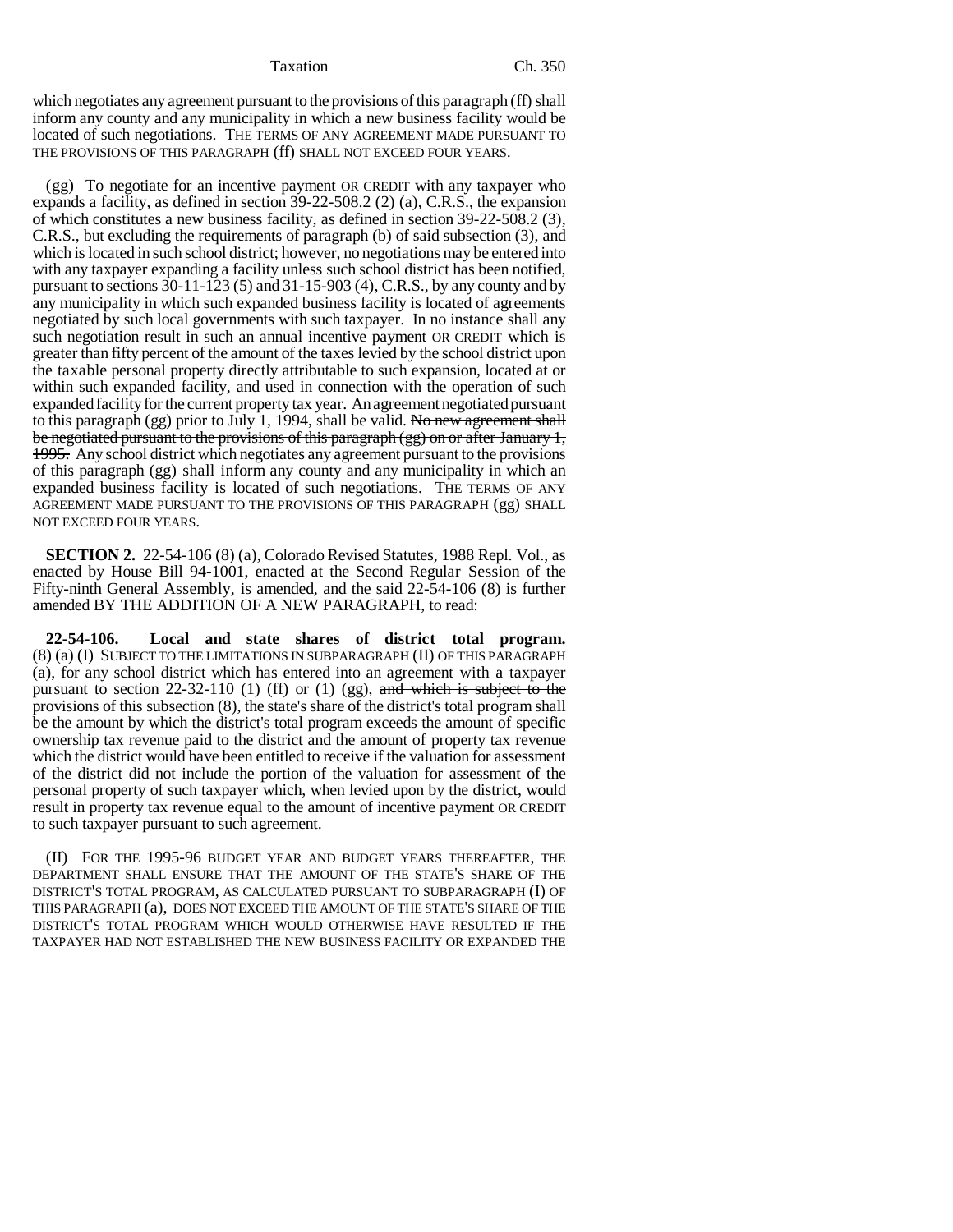#### Ch. 350 Taxation

EXISTING FACILITY. THE STATE BOARD SHALL PRESCRIBE, BY RULE AND REGULATION, GUIDELINES FOR THE DEPARTMENT TO USE IN MAKING THE DETERMINATION CONCERNING THE STATE'S SHARE PURSUANT TO THIS SUBPARAGRAPH (II).

(d) THE STATE'S SHARE OF A DISTRICT'S TOTAL PROGRAM SHALL ONLY BE CALCULATED UNDER THE PROVISIONS OF THIS SUBSECTION (8) FOR A PERIOD OF TEN YEARS AS A RESULT OF AN AGREEMENT OR SERIES OF AGREEMENTS BETWEEN THE DISTRICT AND A TAXPAYER WITH RESPECT TO THE ESTABLISHMENT OF THE SAME NEW BUSINESS FACILITY OR THE SAME SPECIFIC EXPANSION OF AN EXISTING FACILITY.

**SECTION 3.** 30-11-123 (1) (b), (2), (4), and (6), Colorado Revised Statutes, 1986 Repl. Vol., as amended, are amended to read:

**30-11-123. Legislative declaration - counties - new business facilities expansion of existing business facilities - incentives - limitations - authority to exceed revenue-raising limitations.** (1) (b) Notwithstanding any law to the contrary, any county may negotiate for an incentive payment OR CREDIT with any taxpayer who establishes a new business facility, as defined in section 39-22-508.2 (3), C.R.S., but excluding the requirements of paragraph (b) of said subsection (3), in such county. In no instance shall any such negotiation result in such an annual incentive payment OR CREDIT which is greater than fifty percent of the amount of the taxes levied by the county upon the taxable personal property located at or within such new business facility and used in connection with the operation of such new business facility for the current property tax year. The term of any agreement made pursuant to the provisions of this section shall not exceed four years.

(2) Notwithstanding any law to the contrary, any county may negotiate for an incentive payment OR CREDIT with any taxpayer who expands a facility, as defined in section 39-22-508.2 (2) (a), C.R.S., the expansion of which constitutes a new business facility, as defined in section 39-22-508.2 (3), C.R.S., but excluding the requirements of paragraph (b) of said subsection (3), and which is located in such county. In no instance shall any such negotiation result in such an annual incentive payment OR CREDIT which is greater than fifty percent of the amount of the taxes levied by the county upon the taxable personal property directly attributable to such expansion, located at or within such expanded facility, and used in connection with the operation of such expanded facility for the current property tax year. The term of any agreement made pursuant to the provisions of this section shall not exceed four years.

(4) No county may negotiate any new agreement pursuant to the provisions of this section on or after January 1, 1995.

(6) Any county may adjust the amount of its tax levy authorized pursuant to the provisions of section 29-1-301, C.R.S., or pursuant to a county home rule charter, whichever is applicable, by an additional amount which does not exceed the total amount of annual incentive payments OR CREDITS made by such county in accordance with agreements negotiated pursuant to the provisions of this section OR SECTION 39-30-107.5, C.R.S.

**SECTION 4.** 31-15-903 (1) (b), (2), (3), and (5), Colorado Revised Statutes, 1986 Repl. Vol., as amended, are amended to read: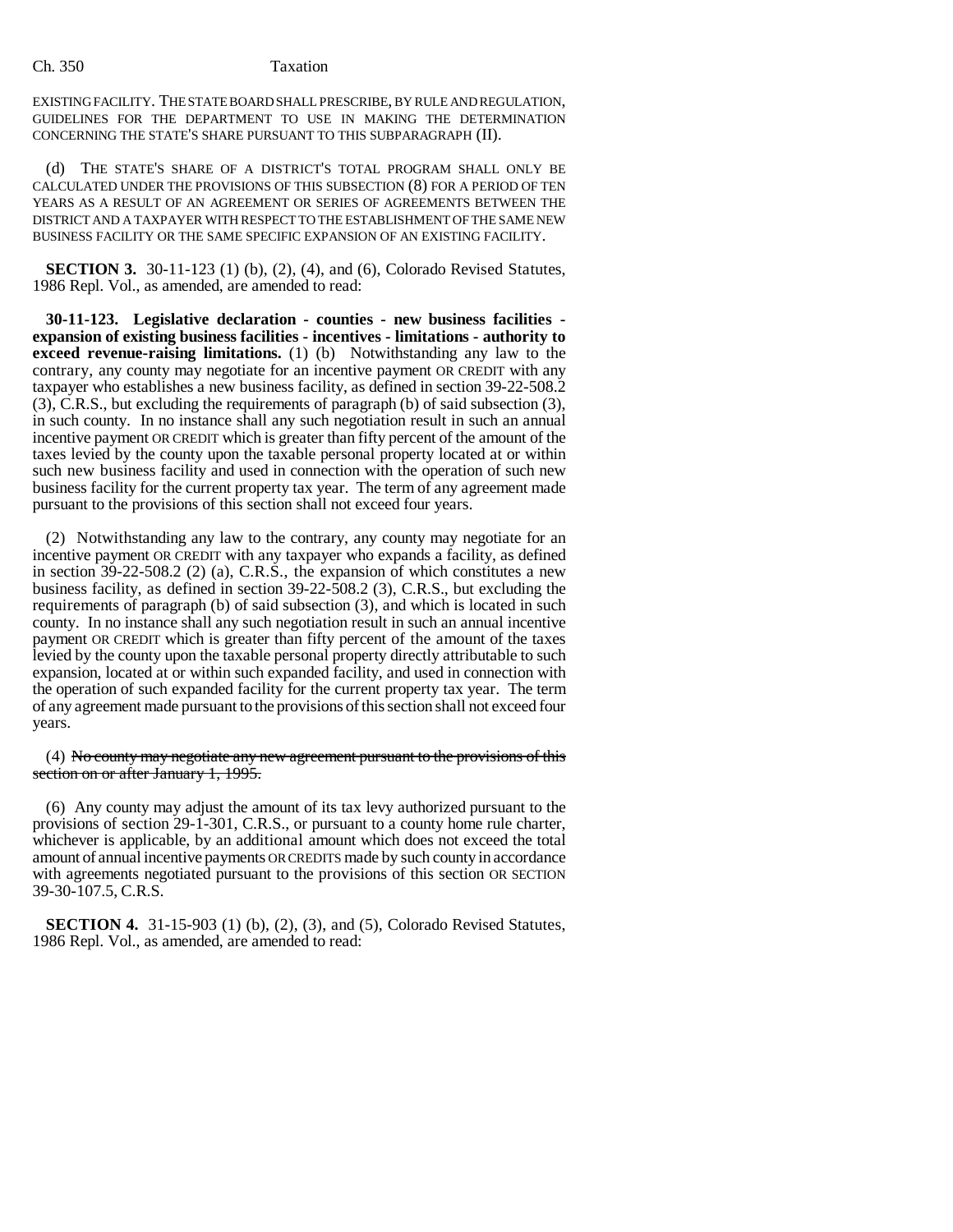#### Taxation Ch. 350

**31-15-903. Legislative declaration - municipalities - new business facilities expansion of existing business facilities - incentives - limitations - authority to exceed revenue-raising limitation.** (1) (b) Notwithstanding any law to the contrary, any municipality may negotiate for an incentive payment OR CREDIT with any taxpayer who establishes a new business facility, as defined in section 39-22-508.2 (3), C.R.S., but excluding the requirements of paragraph (b) of said subsection (3), in such municipality. In no instance shall any such negotiation result in an annual incentive payment OR CREDIT which is greater than fifty percent of the amount of taxes levied by the municipality upon the taxable personal property located at or within such new business facility and used in connection with the operation of such new business facility for the current property tax year. The term of any agreement made pursuant to the provisions of this section shall not exceed four years.

(2) Notwithstanding any law to the contrary, any municipality may negotiate for an incentive payment OR CREDIT with any taxpayer who expands a facility, as defined in section 39-22-508.2 (2) (a), C.R.S., the expansion of which constitutes a new business facility, as defined in section 39-22-508.2 (3), C.R.S., but excluding the requirements of paragraph (b) of said subsection (3), and which is located in such municipality. In no instance shall any such negotiation result in such an annual incentive payment OR CREDIT which is greater than fifty percent of the amount of the taxes levied by the municipality upon the taxable personal property directly attributable to such expansion, located at or within such expanded facility, and used in connection with the operation of such expanded facility for the current property tax year. The term of any agreement made pursuant to the provisions of this section shall not exceed four years.

(3) No municipality may negotiate any new agreement pursuant to the provisions of this section on or after January 1, 1995.

(5) Any municipality may adjust the amount of its tax levy authorized pursuant to the provisions of section 29-1-301, C.R.S., or pursuant to a municipal home rule charter, whichever is applicable, by an additional amount which does not exceed the total amount of annual incentive payments OR CREDITS made by such municipality in accordance with any agreements negotiated pursuant to the provisions of this section OR SECTION 39-30-107.5, C.R.S.

**SECTION 5.** 39-30-107.5 (1), Colorado Revised Statutes, 1982 Repl. Vol., as amended, is amended to read:

**39-30-107.5. Taxable property valuations - sales taxes - incentives.** (1) Notwithstanding any law to the contrary, any county, municipality, or city and county within an enterprise zone may negotiate with any taxpayer who qualifies for a credit pursuant to section 39-30-105 for an incentive payment OR CREDIT equal to not more than the amount of the taxes levied upon the taxable property of the taxpayer; but in no instance shall any such negotiation result in such an incentive payment OR CREDIT which is greater than the difference between the current property tax liability and the tax liability for the same property for the year preceding the year in which the enterprise zone was approved.

**SECTION 6. Effective date.** This act shall take effect January 1, 1995.